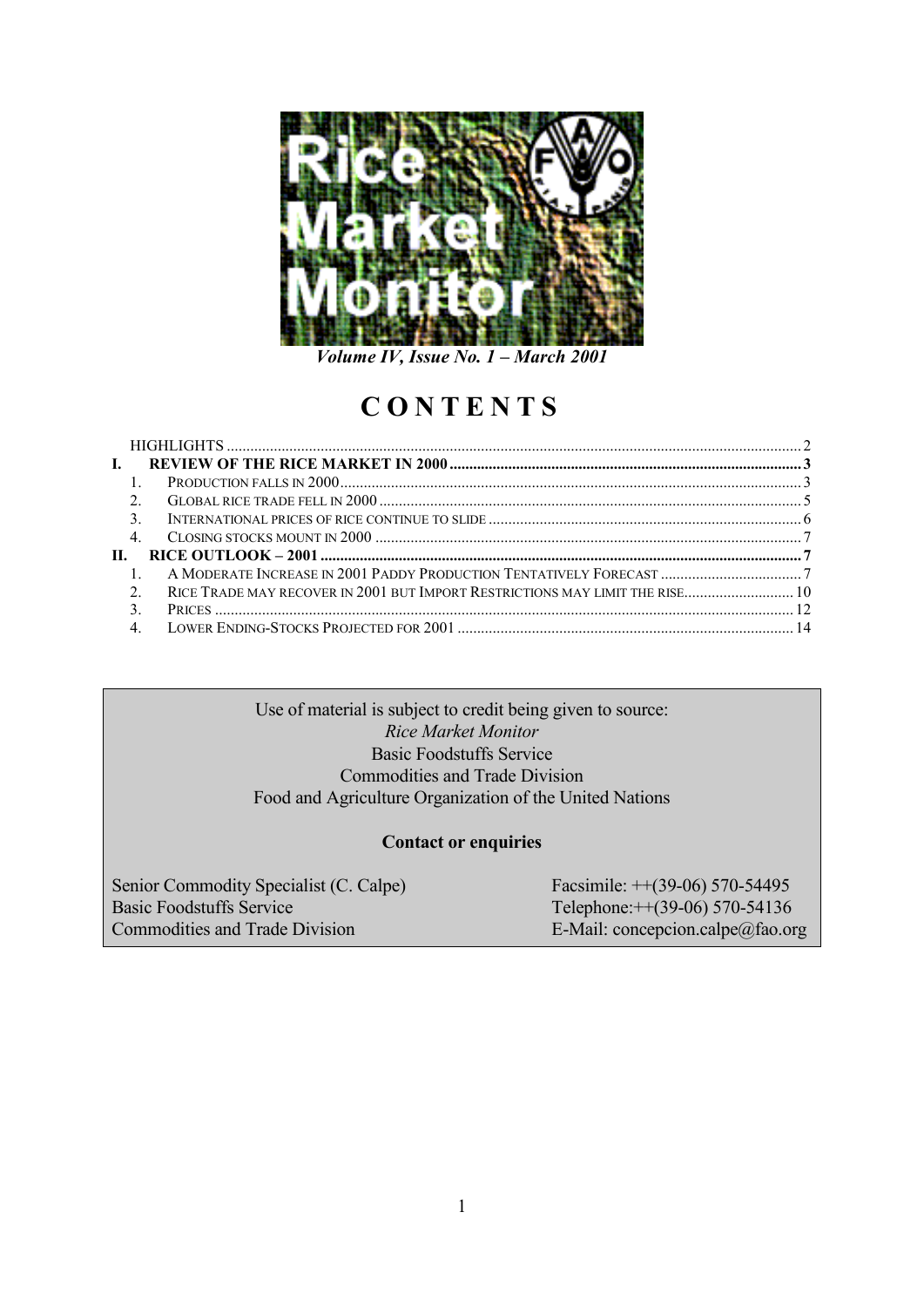#### *HIGHLIGHTS*

- Global paddy production in the 2000 rice season, about to be concluded, is currently estimated at 594 million tonnes, or 17 million tonnes less than the record achieved in 1999. The fall reflects the general weakness of prices, which has encouraged a shift towards other crops, weather-related problems in some areas and changes in China's cereal policies, which have prompted a cut in plantings.
- World rice trade in 2000 is estimated to have declined to 22.3 million tonnes, 2.6 million tonnes below the volume traded last year and 5.1 million tonnes less than the 1998 high. The contraction was caused by weak import demand, reflecting bumper crops in traditional importing countries in the past few years. As export availabilities were ample, the weakness of the market exacerbated competition among exporters, with a strong depressing effect on international prices. Although an attempt was made by Thailand and Vietnam to create a pool of rice for export to prevent each from undercutting the other's prices, the initiative did not have a noticeable impact on the market.
- The prices of rice from most origins trended downward during most of 2000. The FAO Rice Export Price Index (1982-84=100) started the year with a monthly average of 106 points in January and ended with an average of 94 points in December. For the entire year, the index averaged 98 points, down from the 1999 average of 114 points and the lowest since 1987.
- FAO's estimate of global rice stocks at the end of the 1999/2000 marketing year stands at 162.2 million tonnes<sup>[1](#page-1-0)</sup>, 6 million tonnes higher than their opening levels, reflecting abundant crops in the 1999 season. Most of the increase was concentrated in Asia.
- It is too early to make a solid forecast of paddy production for the 2001 season, because rice crops are largely dependent on the summer monsoon season yet to begin in the Northern Hemisphere, where most of world rice is grown. However, assuming a return to normal growing conditions in those countries that endured drought or flood problems last year and based on current price trends and planting intentions in major producing countries, world paddy production is forecast to record a moderate increase in 2001.
- The international rice market continues to face weak import demand in 2001, in the face of large inventories world-wide. World rice trade in 2001 is tentatively forecast to increase by about 4.9 percent to around to 23.4 million tonnes, up 1.1 million tonnes from the volume traded last year. The expected performance could be hampered by the announced implementation, in a number of large importing countries, of policies pursuing self-sufficiency and by their recent introduction of trade policy measures to curb imports.
- The year 2001 started with an unchanged market situation for the high quality Thai 100 % B. The price of Thai 100 % B stood at US \$190 in early February, unchanged from the price quoted in November 2000. However, at this level, the current price of Thai 100% B is US\$ 60 below the price quoted in February 2000. In the United States, the price of high quality US No.2/4 long grain rice declined by US\$ 3 to US\$ 291 in February 2001. Such a price weakness reflected low import demand from the traditional importers in South and Central America where harvesting of the 2001 rice crops is in progress.
- Global rice stocks at the end of the marketing seasons in 2001 are expected at 155 million tonnes, about 8 million tonnes less than the opening levels as global utilization may exceed production for the second year in a row. China (Mainland) and some South American countries are forecast to account for most of the contraction due to the expected production shortfalls.

<span id="page-1-0"></span> $\overline{a}$ <sup>1</sup> The level of world rice stocks has been raised substantially compared to that reported in previous issues. The change reflects a major upward adjustment in the series of China's rice inventories. The revision has not affected year-to-year changes. More background information on those changes is contained in the February 2001 issue of Food Outlook.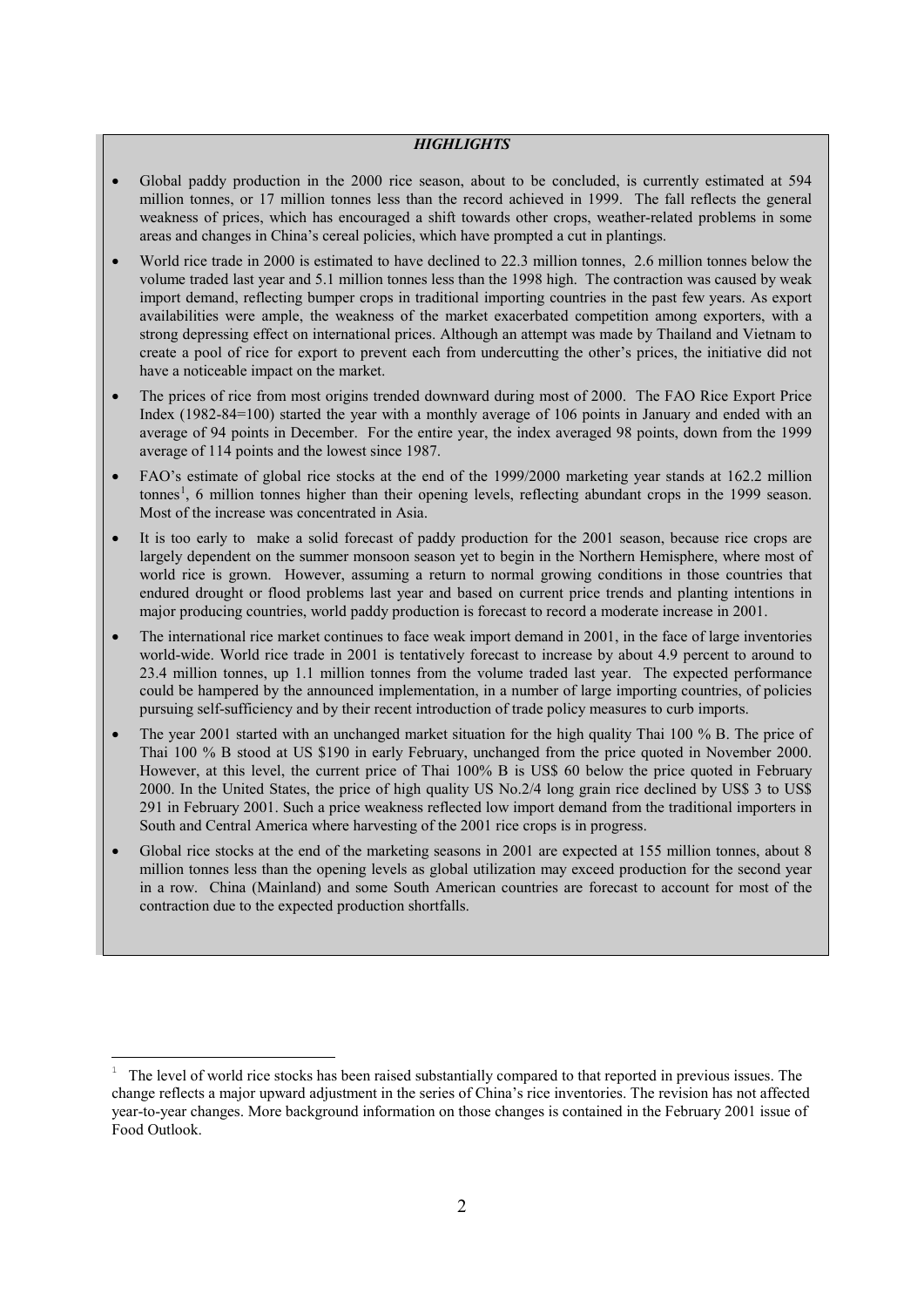## **I. REVIEW OF THE RICE MARKET IN 2000**

## *1. Production falls in 2000*

### **1.1 Asia**

Although the growing conditions of the 2000 season crops in Asia were generally good, localised weather problems and low prices depressed rice production in some countries and delayed planting and harvesting in others. As a result, production in the region in 2000 is estimated at 541 million tonnes, 15 million tonnes below the 1999 record season.

#### **Northern Hemisphere**

Harvesting of the 2000 late paddy crops is about to be completed in the major rice producing countries. A number of countries in the region were not able to replicate the record performance achieved in 1999 because of weather problems. For instance, production fell in Cambodia because of heavy monsoon rains and severe floods, last year, while output in Afghanistan, India, the Democratic People Republic of Korea, Pakistan and Uzbekistan was affected by drought. In *Vietnam*, harvesting of the  $10<sup>th</sup>$  month rice, which was delayed by flooding during the planting period, is coming to an end, while harvesting of the main winterspring crop has started in some areas. Overall, Vietnam's paddy production for the 2000 season is expected to reach 32.7 million tonnes, unchanged from the 1999 revised performance, and 100 000 tonnes more than previously reported. In *Thailand*, the main rice crop is currently being harvested. The country's output in 2000 is officially estimated at 24.0 million tonnes, about 200 000 tonnes lower than last year's revised production, but up 500 000 tonnes from the last report. In *China* (Mainland), gathering of the late double crop has been completed. Rice output in 2000 has been revised downward by about 200 000 tonnes to 188.3 million tonnes. At that level, the season would end with a 10 million tonnes year-toyear contraction, much of which imputable to the low producer prices and to weather problems, which depressed the late and semi-late rice crops. In addition, about one third of the drop was caused by a smaller early rice crop, following the removal, in 2000, of early rice from the list of commodities subject to "protective" or minimum producer prices, consistent with the Government objective to reduce production of low quality grains. In *Cambodia*, harvesting of the last 2000 crop is in progress. The 2000 rice season has been revised upward from the last report by about 200 000 tonnes to 3.8 million tonnes, which would still mean a 200 000 tonnes shortfall from the revised 1999 season, reflecting the severe flood problems experienced by the country last year. The estimate of the 2000 paddy season in *India* stands at 129.9 million tonnes, unchanged from the last report, but 4.5 million tonnes less than in 1999. In the *Democratic People's Republic of Korea*, persistent drought conditions and the lack of irrigation during the critical planting period particularly affected rice production and resulted in widespread famine. By contrast, the *Philippines* is expected to harvest an all time high rice season estimated at 12.5 million tonnes, following a 300 000 tonnes upward revision from the last report. In *Bangladesh,* harvesting of the Boro rice, the country's third and last rice crop is scheduled to start in April/May. According to FAO statistics, the 2000 rice prospects remain unchanged from the last report at 35.1 million tonnes, about 1 million tonnes above the previous year, despite the flood damage caused to rice fields in the south western region.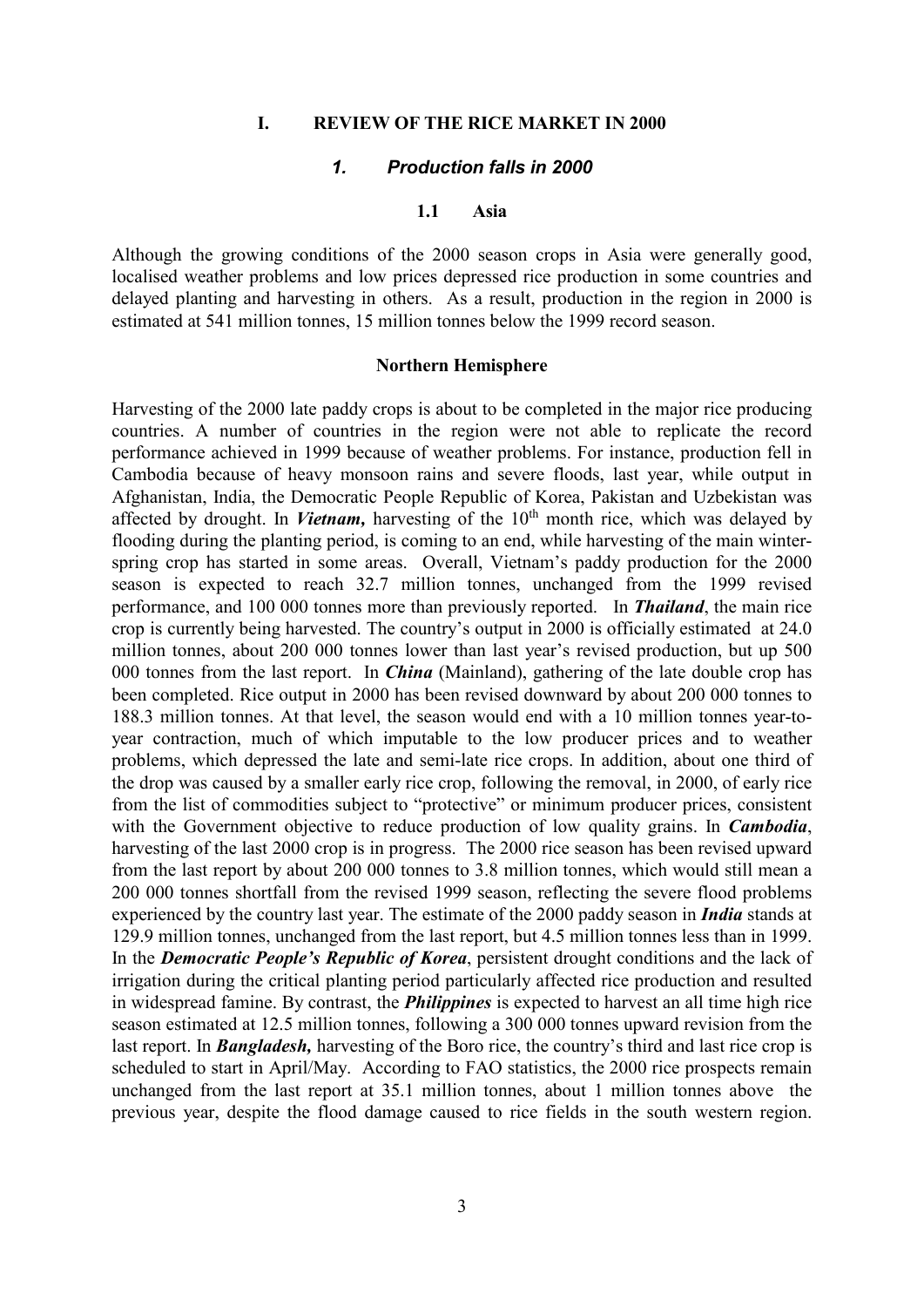Early shortages of irrigation during the planting period lowered *Pakistan*'s 2000 rice output to the recently revised 6.9 million tonnes, about 150 000 tonnes less than earlier anticipated and some 800 000 tonnes below the 1999 season outturn. The production situation remains unchanged from the last report in *Afghanistan*, *Japan*, the *Republic of Korea* and *Laos*.

## **Southern Hemisphere**

In *Indonesia*, the 2000 rice season has been revised downward by 1 million tonnes from the last report to 51.0 million tonnes, marginally higher than in 1999, as unprecedented heavy rainfall and floods in Sumatra, the country's second largest rice producing area, are reported to have caused damage to thousands of hectares of near-harvested dry season rice.

## **1.2 Africa**

Rice production in Africa in 2000 is estimated at 17.2 million tonnes, marginally below the high outcome of the previous year. Growing conditions were good, in general, with a few isolated weather disturbances in some areas. However, a drop in the area and yield reduced rice output in some countries, while civil strife caused disruptions in rice production activities in others, affecting their rice crop performance.

**North Africa** – In *Egypt*, harvesting of the 2000 rice crop is finished and paddy output is anticipated to reach 6.0 million tonnes, about 100 000 tonnes higher than previously reported and 180 000 more than last year. The increase reflected optimum growing conditions during the year combined with a wider usage of new high-yielding varieties, which have boosted yields to a world record.

**Western Africa** – Despite generally favourable growing conditions during the planting and growing periods, rice output dropped in some countries. In *Sierra Leone*, persistent civil conflicts caused production to fall to 200 000 tonnes in 2000, the lowest level in the last decade, with severe implications for food security. Production in *Senegal* has been lowered by about 80 000 tonnes to 218 000 tonnes, or 22 000 tonnes less than in 1999. The situation in *Cote-d'Ivoire* and *Nigeria* remains unchanged from the last report.

**Eastern Africa**- In *Tanzania*, the major rice producing country in the sub-region, production remains unchanged since the last report. Despite isolated drought conditions experienced in some areas in the country, the 2000 rice output is slightly above last year's disastrous outcome, reflecting an increase in planting and a recovery in yields. Nonetheless, it remains below average.

**Southern Africa** – The 2000 rice output remains unchanged in *Madagascar* and *Mozambique* since the last report. Rice production in the first country stands at the previously anticipated 2.2 million tonnes, a drop of about 15 percent from 1999 while it is estimated to have fallen by 25 percent in Mozambique to 140 000 tonnes.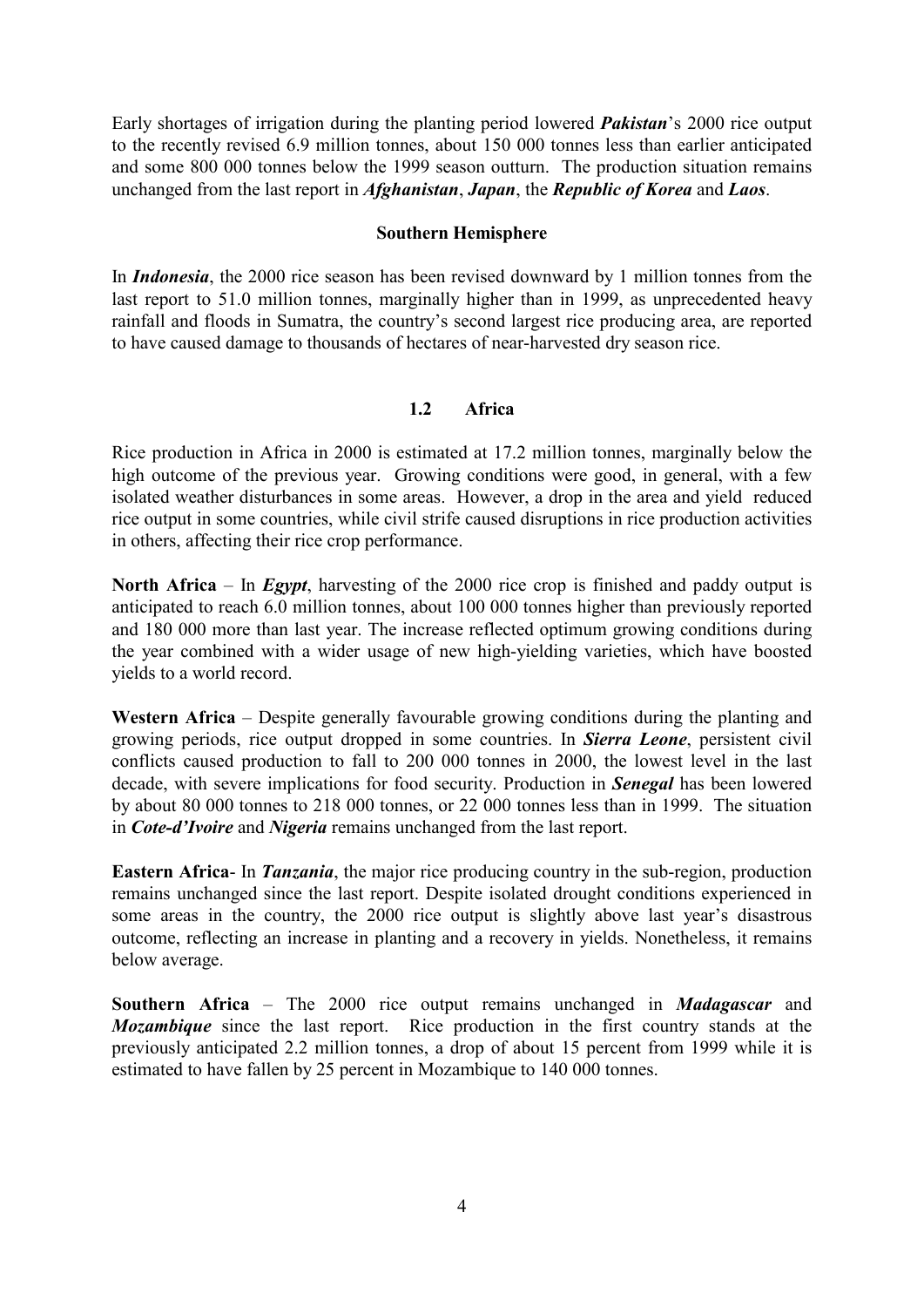## **1.3 Latin America and The Caribbean**

An unusually long summer dry spell "canicula" and torrential rains and flooding caused by Hurricane "Keith" are reported to have damaged the agricultural sector, including rice production in Central America. In South America, low prices are responsible for most of the contraction in plantings and production.

In Central America, the severe summer dry spell coupled with the impact of hurricane Keith affected negatively rice crops in *El Salvador* and *Haiti*, but spared *Nicaragua* where rice output expanded by 14 percent to about 300 000 tonnes. In South America, the 2000 rice output in *Brazil*, *Argentina*, and *Uruguay* declined, as the weakness of prices since mid-1999 depressed plantings. Much of the 2000 rice output in these countries remained unchanged from the previous report. In *Peru*, acreage reduction and yield caused rice output to drop by 125 000 tonnes to 1.8 million tonnes while in *Bolivia'*s rice output increased by 160 000 tonnes to roughly 350 000 tonnes in 2000, as a result of higher area and yield.

## **1.4 Other Regions**

In *Australia*, the rice industry suffered from low temperatures during the prime growing period at the beginning of 2000. Low water allocations also forced farmers to reduce area planted to rice. As a result, the 2000 rice crop dropped to 1.1 million tonnes, down 300 000 tonnes from the previous year. In the *United States,* rice output fell by 676 000 tonnes to 8.7 million tonnes in 2000, as low prices in 1999 discouraged planting. In *Italy*, flooding during harvesting, in October, damaged the rice crop and affected its quality. In Spain*,* salination problems depressed rice yields. Overall, the *EC* 2000 rice crop is estimated to have fallen by 11 percent to roughly 2.4 million tonnes, unchanged from the last report.

## *2. Global rice trade fell in 2000*

International rice trade in 2000 contracted to an estimated 22.3 million tonnes, 200 000 tonnes less than previously reported and 2.7 million tonnes below the revised volume traded in 1999. The year-to-year decline reflected the retrenchment of major importers from the market following several bumper crop years. Since export availability remained ample worldwide, exporters' competition for markets intensified causing international rice prices to fall during most of 2000, with low quality rice the most affected.

Much of the contraction in trade in 2000 reflected smaller shipments to major rice importers, especially *Indonesia, Bangladesh, the Philippines, Sri Lanka and Brazil,* following abundant harvests or, in the case of Indonesia and Sri Lanka, a tightening of trade restrictions. However, a number of countries stepped up imports, including the *Democratic Republic of Korea*, most of which in the form of food aid, the *Islamic Republic of Iran*, *Iraq, Malaysia, South Africa and the Côte d'Ivoire.*

The weakness of international rice demand in 2000 had a depressing effect on shipments of all major suppliers with the exception of *China, Egypt, Myanmar and Japan*. For instance,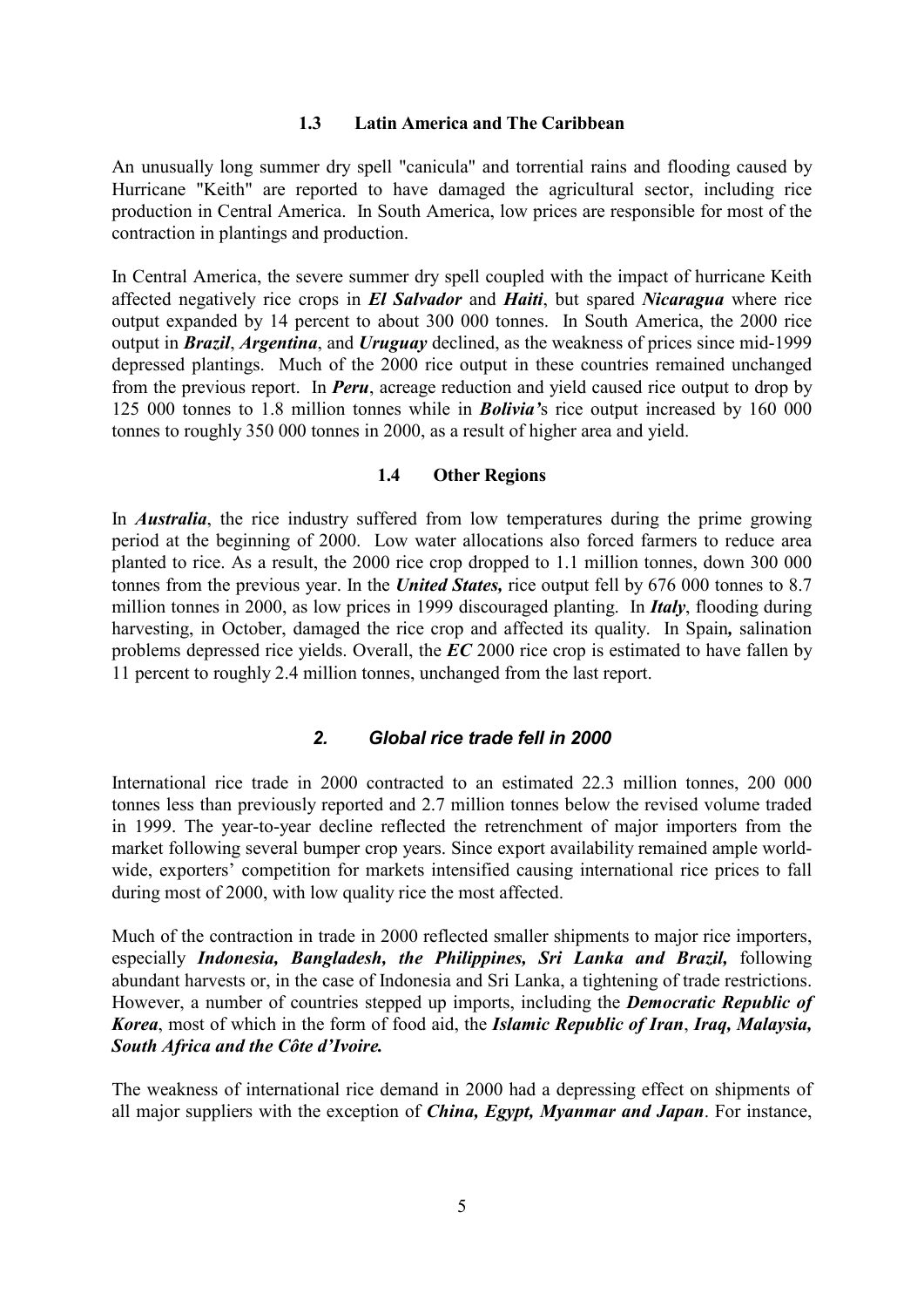sales by *Vietnam* fell by 1.2 million tonnes to 3.4 million tonnes, 210 000 tonnes less than previously reported, while those by India halved to 1.3 million tonnes, reflecting high domestic prices. The year-to-year drop was more contained, at 120 000 tonnes, in the case of *Thailand,* which shipped 6.5 million tonnes in 2000, 500 000 tonnes more than anticipated in the previous report, and above the Government's target of 6 million tonnes. Exports by *Pakistan* were also marginally lower than in 1999. *Australia, Argentina and Uruguay* also experienced a contraction in exports in 2000.



# *3. International prices of rice continue to slide*

International prices for rice from most origins trended downward during much of 2000. The lower quality rice grades were the most affected reflecting large availabilities on the market and fierce competition among exporters for sales to Africa..

The FAO Rice Export Price Index (1982-84=100) started the year 2000 with a monthly average of 106 points in January and ended with an average of 94 points in December. For the entire year, the index averaged 98 points, down from the 1999 average of 114 points and the lowest level since 1987.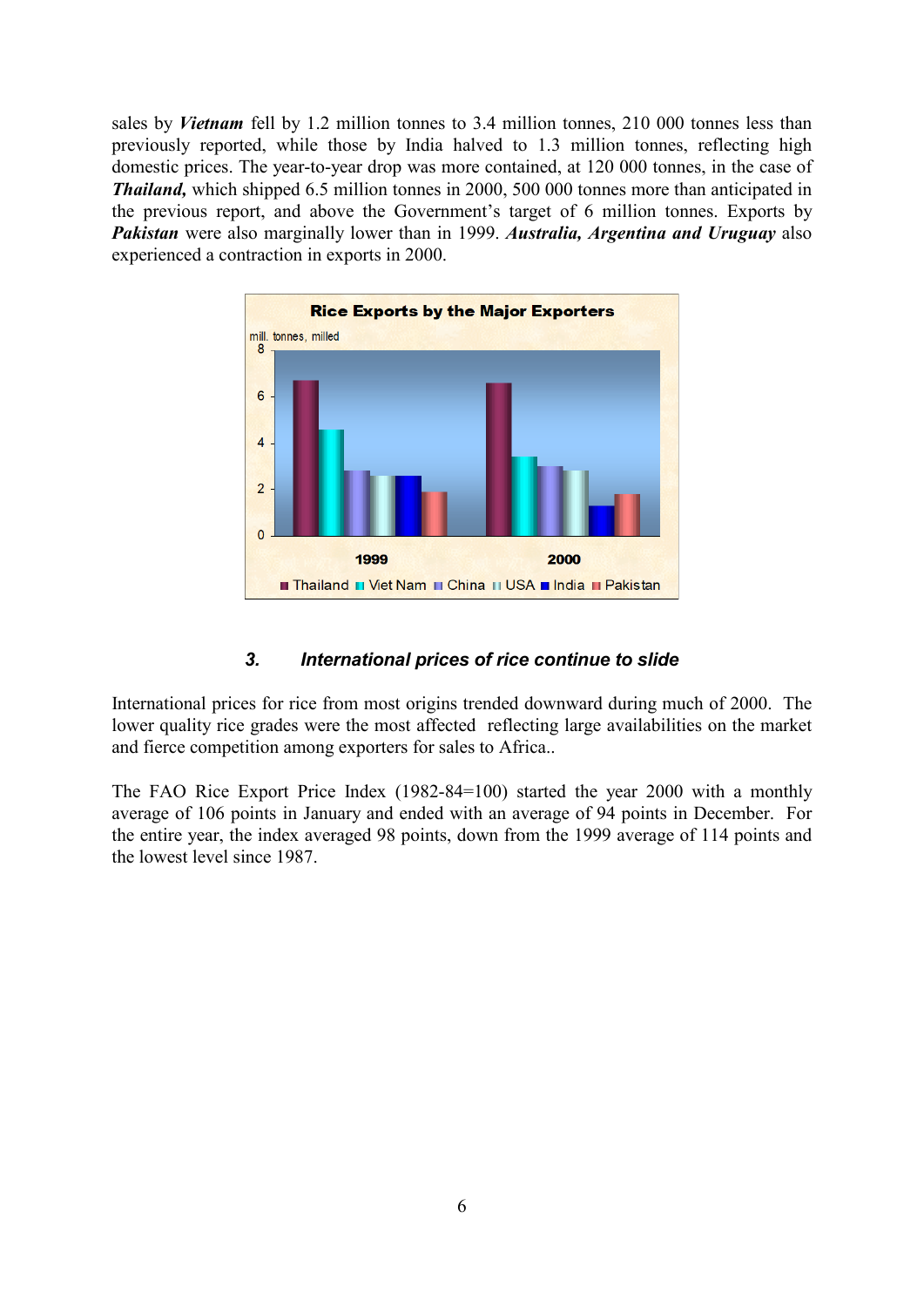

In 2000, the average price of higher quality Thai 100 % B dropped by US \$46 over last year to US \$207. Following the same trend, the average price of the high quality US No. 2/4 % long grain rice, averaged at US \$271, US \$62 less than in 1999. The 2000 average prices of low quality Thai A1 Super declined by US \$49 to US \$143.

# *4. Closing stocks mount in 2000*

Following a major revision in the stock series for China, FAO estimates global rice stocks at the end of the marketing seasons in 1999/2000 at 162.6 million tonnes, 7 million tonnes higher than their opening levels. As supplies exceeded domestic utilisation and exports, Vietnam, Bangladesh, Myanmar and Pakistan all recorded increases in rice holdings. India's stocks also surged, reflecting mainly the sharp drop in exports

# **II. Rice Outlook – 2001**

# *1. A Moderate Increase in 2001 Paddy Production Tentatively Forecast*

It is too early to make a solid forecast of paddy production for the 2001 season, because rice crops are largely dependent on the summer monsoon season yet to begin in the Northern Hemisphere, where most of world rice is grown. However, assuming a return to normal growing conditions in those countries that endured drought or flood problems last year and based on current price trends and planting intentions in major producing countries, world paddy production is forecast to record a moderate increase in 2001 .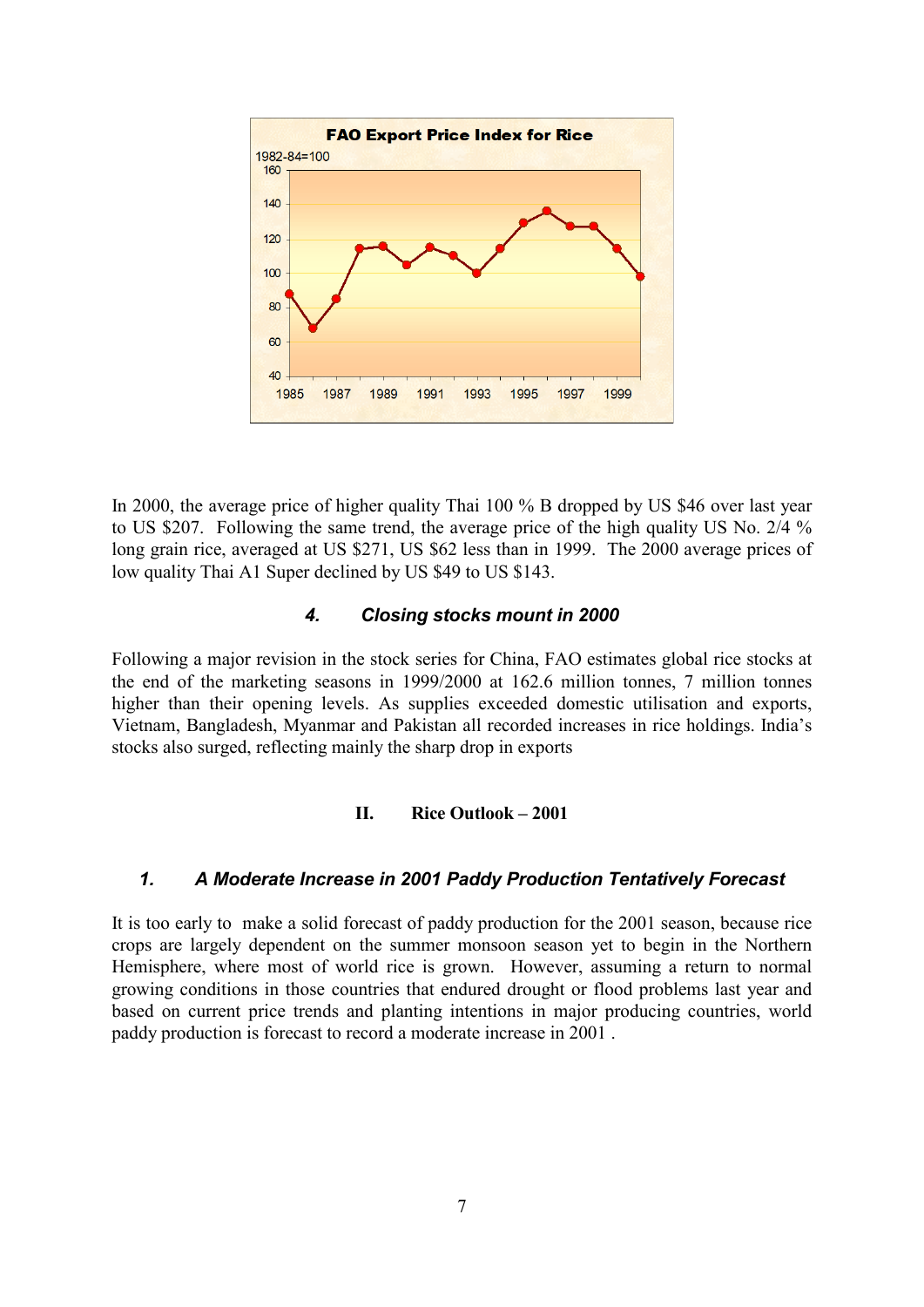The 2001 season is well advanced in some countries in the Southern Hemisphere and around the equatorial belt. In the Northern Hemisphere, countries are still in the process of harvesting the 2000 secondary crops since planting of the main 2001 crops normally starts between April and June, with the arrival of the monsoon rains. In general, low prices during the past season and continuing grim price prospects for the next few months may deter producers from expanding the area under rice. However, a number of countries, among which several important importers, have embarked in expansionary production policies with ambitious investment programmes and raised paddy support prices and other assistance programmes. Others are pursuing a shift of production towards high quality rice varieties more in tune with demand.

### **Southern Hemisphere and Equatorial Belt**

*Indonesia*'s 2001 main rice harvest starts around March and lasts until May and June. The Government has announced an ambitious production target range of minimum 52 million tonnes, 1 million tonnes higher than achieved last year. At the same time, support prices have been raised and import restrictions tightened to protect producers from import competition. Harvesting of the main crop in 2001 has already started in *Malaysia,* while planting of the second smaller crop will begin in April/May. Widespread rainfall in late October last year increased moisture for the planting of a large portion of this year's main crop. The outlook for rice prospects is favourable, based on good growing conditions and government initiatives to boost paddy production. Harvesting of the main Maha rice crop, which accounts for two thirds of *Sri Lanka*'s rice production is underway. Planting of the dry season Yala crop is scheduled to start in April/May for harvest in August/September. Growing conditions have been good so far, so early expectations for the 2001 rice season are favourable.

#### **Northern Hemisphere**

In *China* (Mainland), the rice season starts in February with the planting of the early rice crop. Under the current Government policy, the area planted to that crop could be cut further this year. However, under normal weather conditions, the resulting decline in overall paddy production should be modest compared with 2000, at some 200 000 tonnes, which would bring the country's paddy output in 2001 to 188.1 million tonnes. In *Vietnam*, planting of the 2001 10<sup>th</sup> month rice crop will begin May to coincide with the arrival of the monsoon rains. Despite the poor export performance last year, the Government has announced an expansion in the area under high quality varieties. At the same time, marginal or eroded irrigated rice lands are to be shifted to other uses. In *Thailand*, the 2001 season will start with the planting of the main rainfed season crop in May/June in the north and central areas. Rice yields which are projected to continue to increase with improved technology and quality input supplies are expected to boost the country's output in 2001. In the *Philippines,* the rice season has started with the planting of the second rice crop. Planting of the third crop is scheduled in May while the 2001 main season crop will begin in July. The 2001 overall production is anticipated to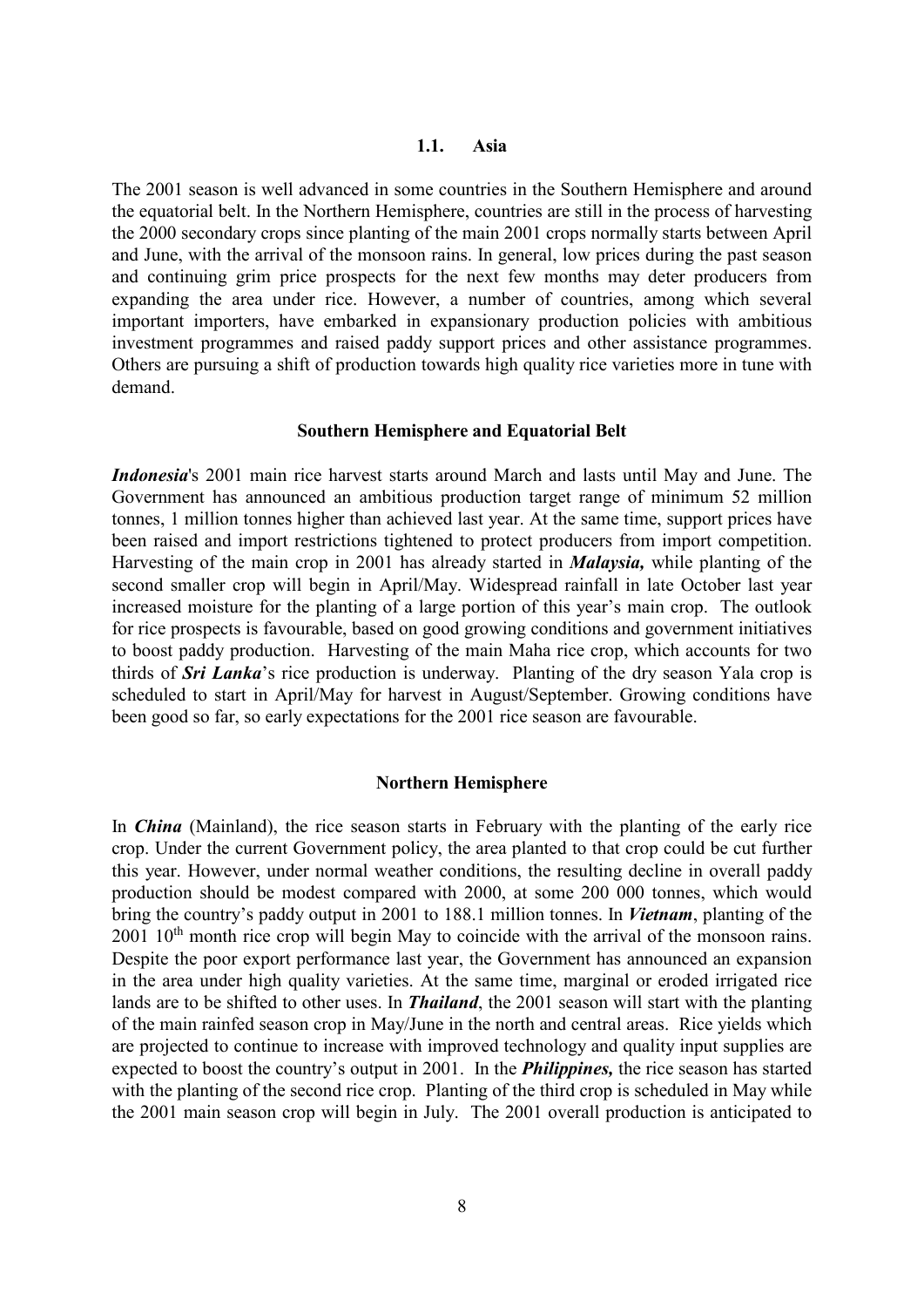increase. In *Myanmar*, planting of the 2001 main wet rice season is scheduled in April/May. Land reclamation has been a key factor in increasing the country's rice area and yield in the recent years, despite the high costs of critical inputs and low seed quality. As more fallow and wetlands are being reclaimed, an expansion in rice output is anticipated again this year. In *India*, planting of the 2001 Kharif (main) crop is expected in May and prospects for the 2001 rice production will depend on the June-September monsoon. Support paddy prices for the 2001 season have been raised, which may again render necessary large intervention purchases by the Government agencies at harvest time. Given the large rice surpluses already hanging over the market, pressure to export may intensify during the course of the year. Two rice crops are harvested in *Cambodia*. Planting of the main crop, which accounts for about 80 percent of the country's production and is dependent on the monsoon rain season, will begin in May. The torrential rains and floods that struck the country during the last quarter of 2000 are expected to be beneficial to the country's 2001 season. In *Japan*, planting of the 2001 rice crop is expected to start in May for harvest in September through November. In an attempt to curb production, the Government recently raised the target for paddy land diversion from 963 000 hectares to 1.063 million hectares, which together with a reduction of yields to average levels may contribute to a drop of output this year. In *Bangladesh*, planting of the 2001 Aus crop, the first and smallest of the three crops, has started but information is still lacking on planted area and expected output.

#### **Africa**

Planting of the 2001 crops is about to begin in Northern and Western Africa but the season is well advanced in Southern Africa

#### **North Africa**

In *Egypt*, field preparation for the planting of 2001 irrigated paddy crop is underway, however there is no clear indication as to the area to be planted to rice, a decision that is usually made based on the availability of irrigation water. Low prices in 2000 may have depressed plantings this year, bringing them closer to the government maximum ceiling, which has constantly been surpassed over the past several years. In *Côte-d'Ivoire*, planting of the 2001 season is scheduled to start in April when rainfalls become more consistent. Expansion in area and yield and assumed good growing conditions could boost the country's rice production in 2001.

### **West Africa**

Preparations for the 2001 rice season is underway, but information on area and output expectations are not yet available. In *Sierra Leone*, planting of the 2001 rice season is scheduled to begin in May. The food supply situation in the country has continued to deteriorate, as many areas are inaccessible due transportation and security problems. A reduced harvest is anticipated, as planted areas are likely to be significantly below last year's level as hostility is still affecting some parts of the country. In *Liberia,* planting of the 2001 rice crop, the country's main staple will begin in April/July for harvest in September/October. However, constant shortage of inputs and lack of infrastructure could hamper the country's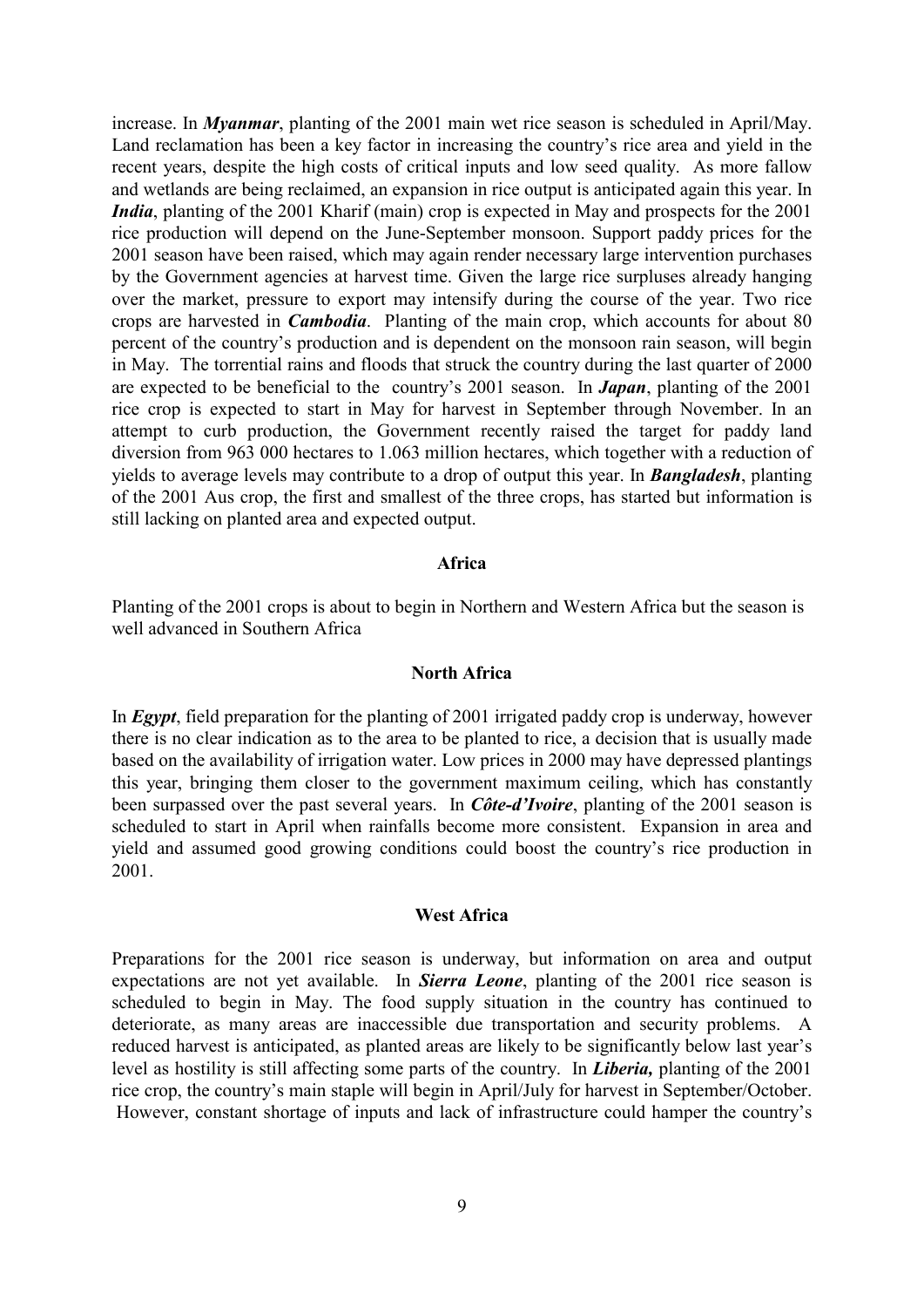rice output and yield. In *Nigeria*, planting of the 2001 rice season is scheduled for April. Information as to planting and output is not yet available.

## **Southern Africa**

Although above-average rains in October provided adequate moisture for planting of the 2001 rice crop in *Mozambique*, the second largest rice producer in the sub-region, this season crop could be hampered, for the second consecutive year, by torrential rains and floods in January and late February. In *Madagascar*, harvesting of the 2001 season will begin in April to June. Despite a decline in area and based on the benefits from adequate rainfalls during the growing period and new techniques of production, this year rice crop could recover to an average production level.

#### **Latin America and The Caribbean**

In South America, harvesting of the 2001 paddy crop has started in some countries of the region. The general weakness of prices has prompted a reduction in rice cultivation in some countries. The area planted to rice is estimated to have dropped by 9 percent to about 3.3 million hectares in *Brazil*, the region's largest rice producer. The Government of *Argentina* has estimated a 33 percent decline in rice area for the 2001 crop. As a result, production is expected to fall.

## **Developed countries**

In *Australia*, excellent weather and growing conditions throughout November and January have been beneficial to the 2001 rice crop and harvest is set to start earlier than normally scheduled for March. Rice outcome is reportedly expected to break all records this year. The Australian Bureau of Agricultural and Resources Economics estimated rice production to reach 1.75 million tonnes, an increase of 59 percent over last year's crop. Planted area for this year crop has also increased to 186 000 hectares from 152 000 hectares last year.

In the *United States*, planting of the 2001 season will start in March/April. As the area under rice is projected to increase this year by about 3 percent over last year, the 2001 rice season is anticipated to increase by about 200 000 tonnes to 8.9 million tonnes.

In the *EC*, preparations for the 2001 paddy are underway and information is not yet available regarding plantings.

## *2. Rice Trade may recover in 2001 but Import Restrictions may limit the rise*

The international rice market continues to face weak import demand in the face of large inventories world-wide. World rice trade in 2001 is tentatively forecast to increase by about 4.9 percent to around to 23.4 million tonnes, up 1.1 million tonnes from the volume traded last year. The expected performance could be hampered by the announced implementation, in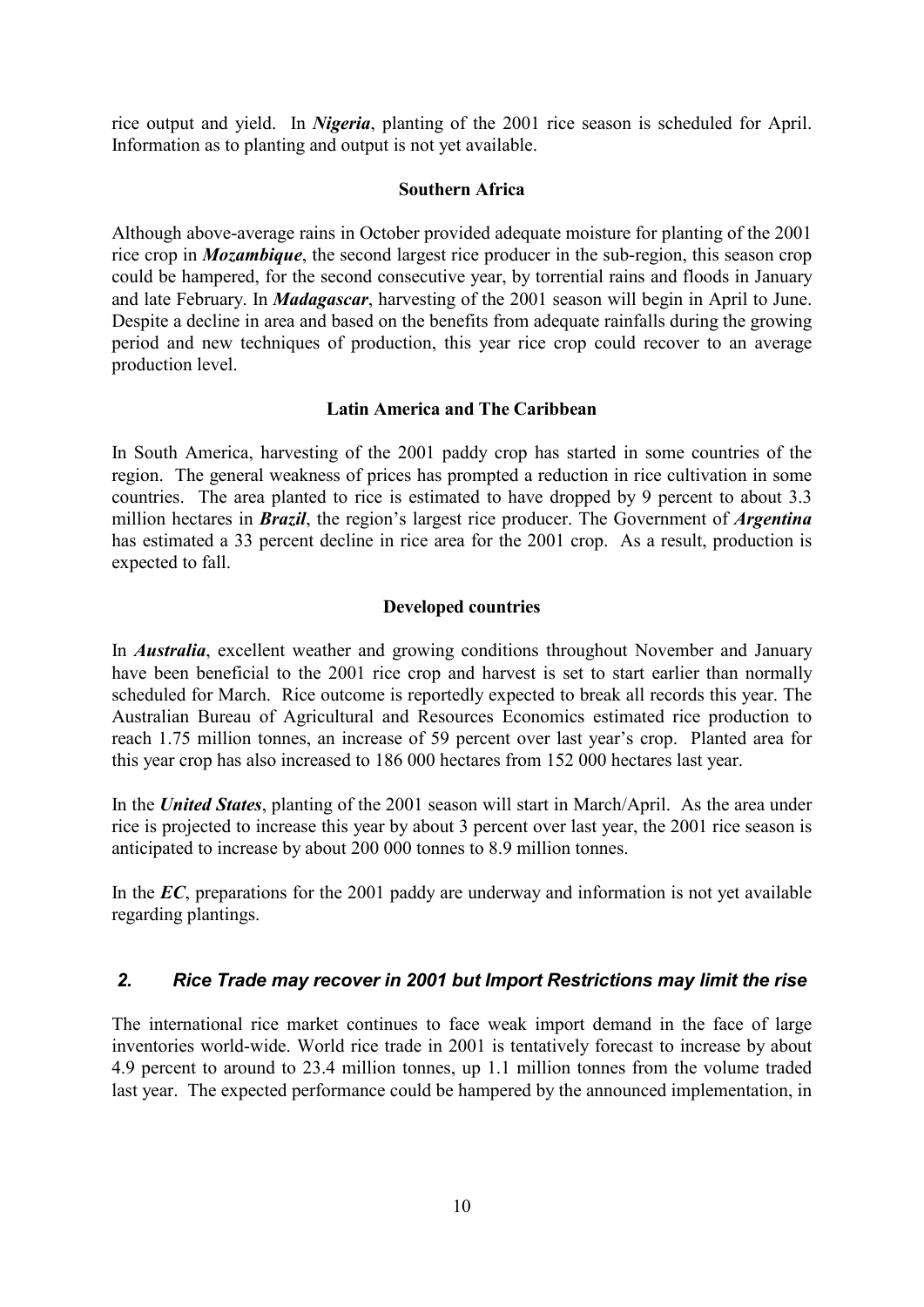a number of large importing countries, of policies pursuing self-sufficiency and by their recent introduction of trade policy measures to curb imports.

The bulk of the trade expansion in 2001 originates from expected purchases by Brazil, and countries in Asia and Africa. As the *Philippines* is aiming at becoming rice self-sufficient, imports are expected to remain unchanged from last year. *Brazil* is also anticipated to raise imports in 2001 to make up for the expected domestic shortfall in 2001. Accordingly, Brazil is expected to purchase some 800 000 tonnes this year, 120 000 tonnes more than in 2000. While the *Islamic Republic of Iran* and *Iraq* are projected to buy 1.2 million tonnes each, **Saudi Arabia** is anticipated to import 900 000 million tonnes in 2001. By contrast, in *Indonesia*, the world leading rice importer, the outlook weights heavily on trade and producer policies on rice. As the country is moving toward rice self-sufficiency, the Government has announced that it would not import rice in the course of the year and would restrict rice purchases by the private sector to the lean months (from October to February) subject to the payment of a variable tariff duty. Imports by the country are preliminarily forecast at 1.8 million tonnes, compared with 2 million tonnes last year. Based on FAO 2001 forecast, *Bangladesh'*s purchases are expected to remain similar to last year. Rice imports are expected to remain a small portion of consumption and production in *China* (Mainland). As in the past, a large share will likely consist of high-priced and quality fragrant rice from Thailand. *Malaysia*'s imports are expected to remain at the same level as last year at 700 000 tonnes although the Government is reinforcing control at the borders to curb smuggling of cheap but quality rice from Thailand. In *Nigeria*, the Government has increased import tax for rice from 50 percent to 60 percent which could reduce the 2001 expected shipments estimated at 950 000 tonnes.

Major rice exporting countries in Asia should continue to account for the bulk of the expansion in world rice exports in 2001. Sales by *Vietnam* are targeted to reach 4.0 million tonnes in 2001, about 600 000 tonnes more than last year. The country has launched special zones of production for export in an attempt to enhance the quality and reliability of its supplies. Drawing from its ample stock availability, *China* (Mainland) is expected to increase exports to 3.3 million tonnes, 300 000 tonnes more than in 2000. There is much uncertainty regarding the size of shipments from *India* this year, as the country faces serious oversupply problems. Under the current export policy and weak international price prospects, the country is expected to deliver 1.7 million tonnes, 400 000 tonnes more than in 2000. The disastrous earthquake in Gujarat, which caused serious damage to the Kandla port, one of the main ports used for rice shipments, could hinder exports temporarily and add pressure on the country's rice stocks. Deliveries by *Pakistan*, *Egypt* and *Australia* are expected to improve by a total of about 300 000 tonnes in 2001. Offsetting the increases is the noticeable reduction in *Thailand*'s shipments. With forecast sales estimated at 6.2 million tonnes, , the 2001 export performance would be 400 000 tonnes short of the volume traded in 2000 but 200 000 tonnes above the Government's target. Similarly, shipments from the *United States* are forecast to drop by about 100 000 tonnes to 2.7 million tonnes as import demand in the country's traditional markets continues to weaken. Smaller output could also lower deliveries from *Argentina* by 100 000 tonnes to 300 000 tonnes and from *Uruguay* by 65 000 tonnes to 585 000 tonnes.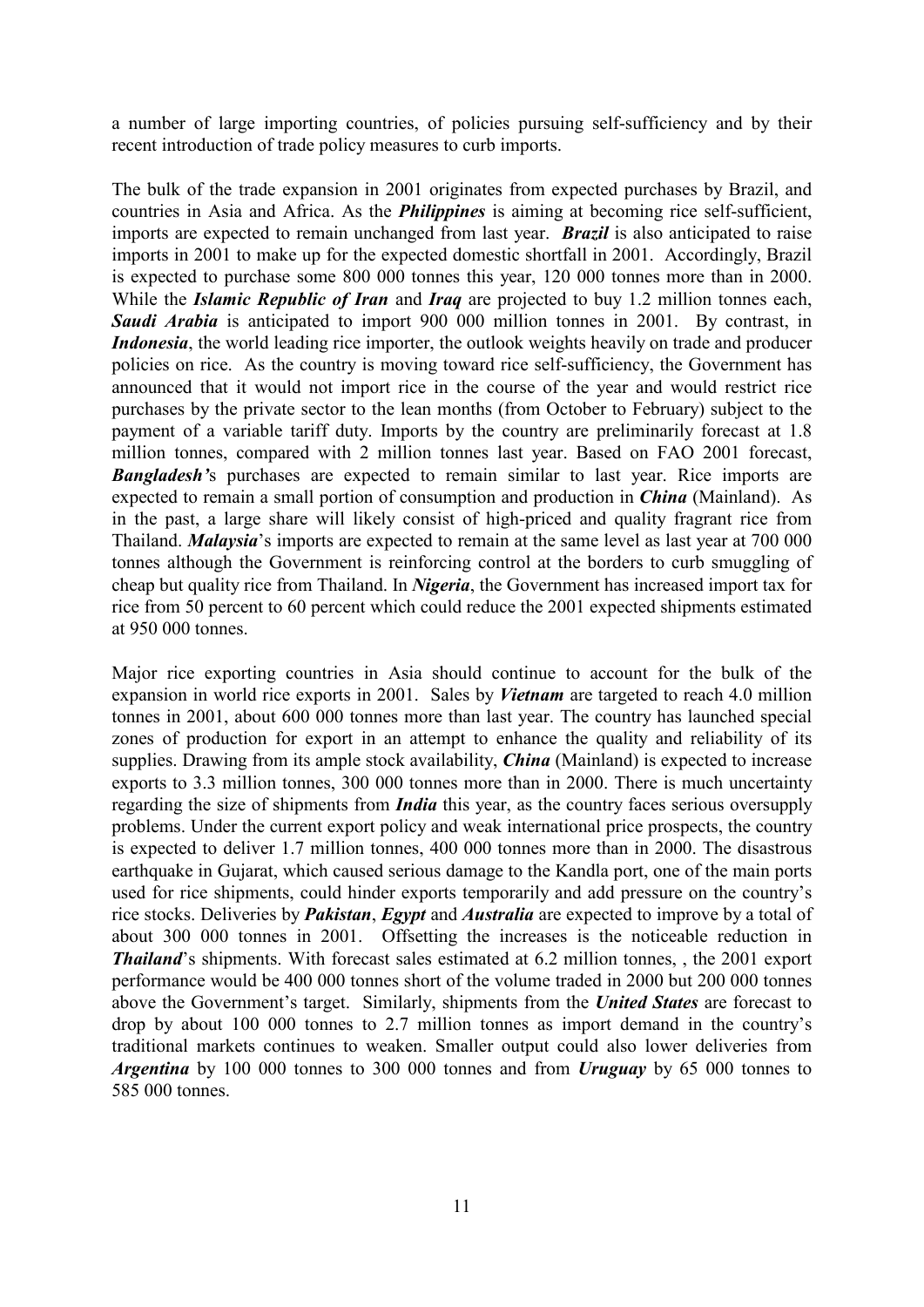# *3. Prices*

Since the last report in November, the market remained quiet during the celebrations of the holiday season, causing the Index to drop to an average of 94 points in December 2000 and January, 2001. The Index improved by one point to an average of 95 points in February 2001, with information on the expected production in the Southern Hemisphere and planting intentions in the Northern Hemisphere become available.

| <b>WORLD PRICE INDICES FOR RICE</b> |                           |                    |         |     |  |  |  |  |  |
|-------------------------------------|---------------------------|--------------------|---------|-----|--|--|--|--|--|
|                                     |                           | <b>FAO INDICES</b> |         |     |  |  |  |  |  |
|                                     |                           | Total              | Quality |     |  |  |  |  |  |
|                                     |                           |                    | High    | Low |  |  |  |  |  |
|                                     | January-December Averages | $1982 - 84 = 100$  |         |     |  |  |  |  |  |
|                                     | 1994                      | 114                | 118     | 104 |  |  |  |  |  |
|                                     | 1995                      | 129                | 124     | 146 |  |  |  |  |  |
|                                     | 1996                      | 136                | 136     | 136 |  |  |  |  |  |
|                                     | 1997                      | 127                | 129     | 120 |  |  |  |  |  |
|                                     | 1998                      | 127                | 128     | 126 |  |  |  |  |  |
|                                     | 1999                      | 114                | 115     | 110 |  |  |  |  |  |
|                                     | 2000                      | 98                 | 101     | 89  |  |  |  |  |  |
| 2000                                | February                  | 106                | 108     | 98  |  |  |  |  |  |
|                                     | March                     | 102                | 105     | 93  |  |  |  |  |  |
|                                     | April                     | 101                | 104     | 89  |  |  |  |  |  |
|                                     | May                       | 96                 | 100     | 86  |  |  |  |  |  |
|                                     | June                      | 96                 | 100     | 85  |  |  |  |  |  |
|                                     | July                      | 96                 | 99      | 88  |  |  |  |  |  |
|                                     | August                    | 96                 | 98      | 87  |  |  |  |  |  |
|                                     | September                 | 94                 | 97      | 86  |  |  |  |  |  |
|                                     | October                   | 97                 | 100     | 86  |  |  |  |  |  |
|                                     | November                  | 95                 | 98      | 84  |  |  |  |  |  |
|                                     | December                  | 94                 | 98      | 84  |  |  |  |  |  |
| 2001                                | January                   | 94                 | 98      | 84  |  |  |  |  |  |
|                                     | February                  | 95                 | 98      | 84  |  |  |  |  |  |

*N.B.-The FAO indices are calculated using the Laspeyre formula. In this table, two groups representing "High" and "Low"quality rice are shown. - The Rice Export Price Index is calculated for 15 export prices.*

The year 2001 started with an unchanged market situation for the high quality Thai 100 % B. The price of Thai 100 % B stood at US \$190 in early February, unchanged from the price quoted in November 2000. However, at this level, the current price of Thai 100% B is US\$ 60 below the price quoted in February 2000.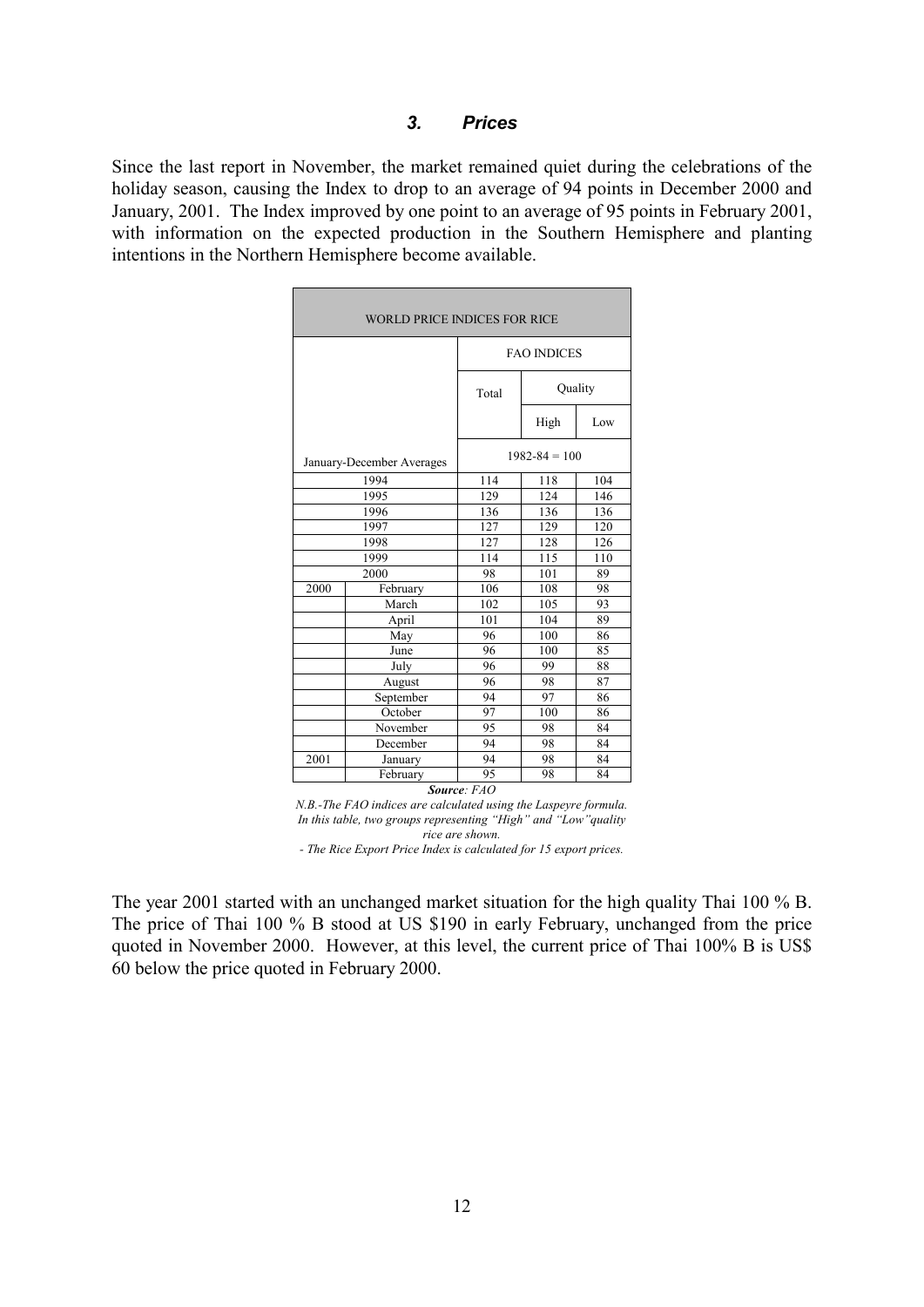

In the United States, the price of high quality US No.2/4 long grain rice declined by US\$ 3 to US\$ 291 in February 2001. Such a price weakness reflected low import demand from the traditional importers in South and Central America where harvesting of the 2001 rice crops is in progress.

| <b>EXPORT PRICES FOR RICE (f.o.b. US\$/ton)</b> |            |        |            |             |            |             |  |  |  |  |  |
|-------------------------------------------------|------------|--------|------------|-------------|------------|-------------|--|--|--|--|--|
| Type                                            | Effective  | Latest | 1 week ago | 1 month ago | l year ago | Average     |  |  |  |  |  |
|                                                 | Date       |        |            |             |            | $(82 - 84)$ |  |  |  |  |  |
| Thai 100B                                       | 16/02/2001 | 186    | 193        | 188         | 248        | 236         |  |  |  |  |  |
| Thai 35%                                        | 16/02/2001 | 155    | 157        | 154         | 193        | 213         |  |  |  |  |  |
| Thai A1 Super                                   | 16/02/2001 | 135    | 136        | 135         | 156        | 174         |  |  |  |  |  |
| Viet $5%$                                       | 16/02/2001 | 162    | 163        | 167         | 200        | n.a.        |  |  |  |  |  |
| India $25%$                                     | 16/02/2001 | 223    | 223        | 223         | n.a.       | n.a.        |  |  |  |  |  |
| Pak 10% <sup>1/</sup>                           | 16/02/2001 | 162    | 162        | 162         | 205        | n.a.        |  |  |  |  |  |
| US 2/4% Long                                    | 16/02/2001 | 291    | 291        | 291         | 275        | 393         |  |  |  |  |  |

1/ Please note that the series has changed as prices for Pakistan's Irri 15-20% are no longer available.

*Source: International rice brokers, rice merchants and national sources.*

*... not available*

*n.a. not applicable*

Barring a major supply or demand shock, world prices are expected to remain under pressure at least until mid-year, when more will be known of the production prospects in the Northern Hemisphere.